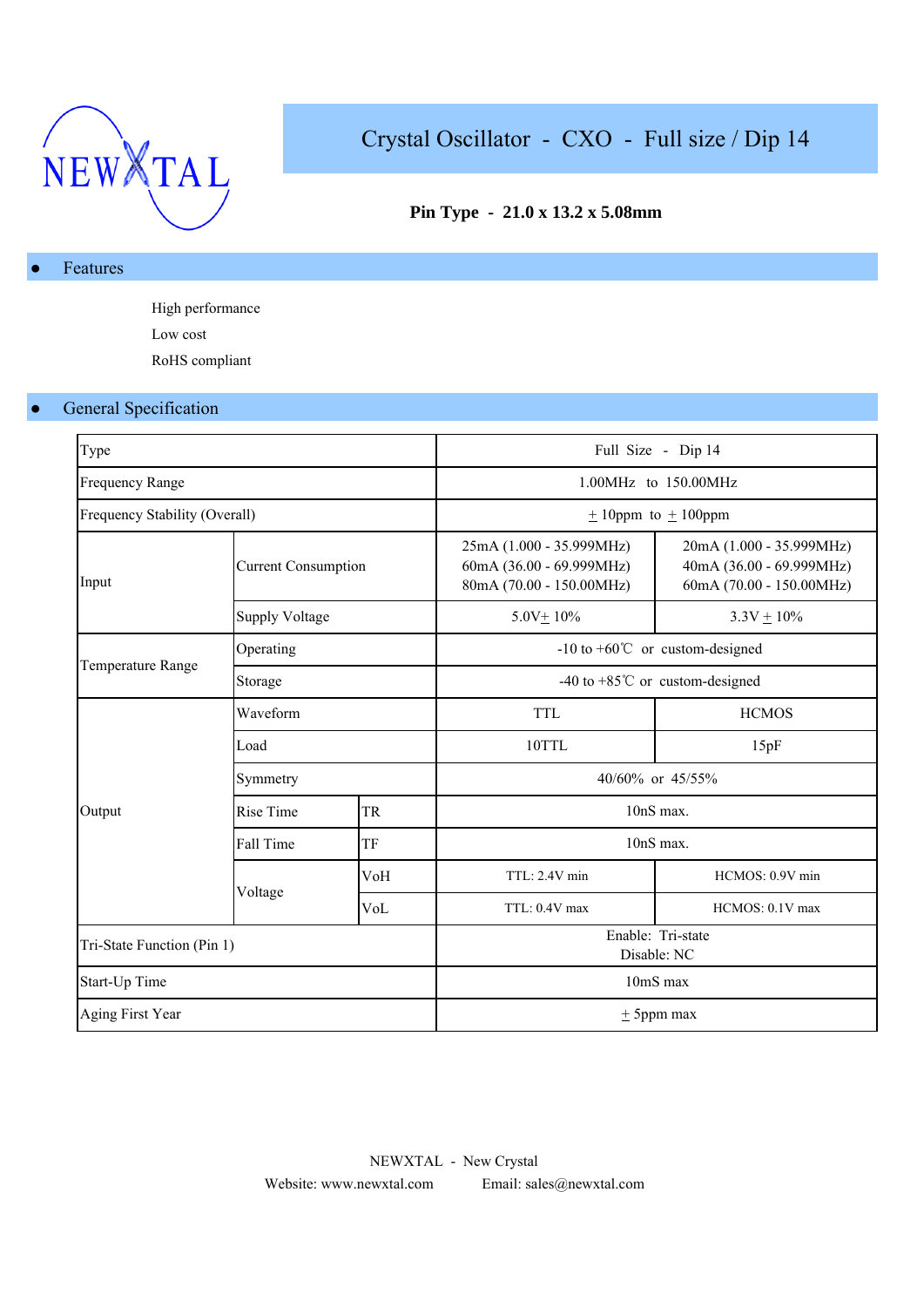# Crystal Oscillator - CXO - Full size / Dip 14

### Frequency Stability Codes (ppm)

| $1 = \pm 20$ | $2 = \pm 25$ | $3 = \pm 30$ | $4 = \pm 50$ | $5 = \pm 100$ | $7 = +35$ |  |
|--------------|--------------|--------------|--------------|---------------|-----------|--|
| $8 = +15$    | $a = \pm 10$ | $b = +70$    |              |               |           |  |

\* Frequency stability includes stability at 25 ℃, operating temperature range, supply voltage and aging 1st year.

#### ● Operating Temperature Range Codes (℃)

| $= 0$ to $+70$    | $2 = -10$ to $+70$ | $= -20$ to $+70$   | $4 = -40$ to $+85$  | $5 = -10$ to $+60$ | $6 = -20$ to $+60$     |
|-------------------|--------------------|--------------------|---------------------|--------------------|------------------------|
| $7 = 0$ to $+100$ | $8 = 0$ to $+60$   | $9 = -30$ to $+65$ | $A = -55$ to $+125$ | $B = -30$ to $+80$ | $\degree$ = -10 to +50 |

#### Marking

#### Holder

Frequency + M (MHz) + Date code ( Year Code + Month Code )

NEWXTAL (Company brand)

## Year Code:

| 2001 | 2002 | 2003 | 2004 | 2005 | 2006 | 2007 | 2008 | 2009 | 2010          | 2011 | 2012           |
|------|------|------|------|------|------|------|------|------|---------------|------|----------------|
|      | -    |      |      |      |      |      |      |      | $\sim$<br>1 V | . .  | $\overline{1}$ |

#### Month Code:

For Example:

| Jan            | Feb<br>. . | . .<br>March | Apr | May<br>$\sim$ | June | July | August | September | October | $\sim$ $\sim$<br><b>Nov</b> | December |
|----------------|------------|--------------|-----|---------------|------|------|--------|-----------|---------|-----------------------------|----------|
| $\overline{ }$ |            |              |     | ∸             |      |      |        |           |         |                             |          |

 CXO 10.00M6A NEWXTAL

### Ordering Information

| Holder      | Type         | <b>SMD</b> Size | Stability  | Temperature    | Input voltage          | Tri-state             | Symmetry                         | Pullability | Frequency | Lead-free   | Packing                |
|-------------|--------------|-----------------|------------|----------------|------------------------|-----------------------|----------------------------------|-------------|-----------|-------------|------------------------|
|             |              |                 | (ppm)      | (°C)           | (V)                    |                       |                                  | (ppm)       |           |             |                        |
| $C = CXO$   | 14=Full size | Blank= $N/A$    | See tables |                | $1 = 3.3$<br>$2 = 5.0$ | $N = No$<br>$T = Yes$ | $45 = 45/55\%$<br>$46 = 40/60\%$ |             | xx.xxM    | LF=leadfree | Blank: Bulk or<br>Tube |
|             |              |                 | ±50        | $-10$ to $+70$ |                        |                       |                                  | $N = N/A$   |           |             |                        |
| $\mathbf C$ | 14           |                 |            |                |                        | N                     | 45                               | N           |           | LF          |                        |

For Example: C14421N45N-10.000MLF

NEWXTAL - New Crystal

Website: www.newxtal.com Email: sales@newxtal.com